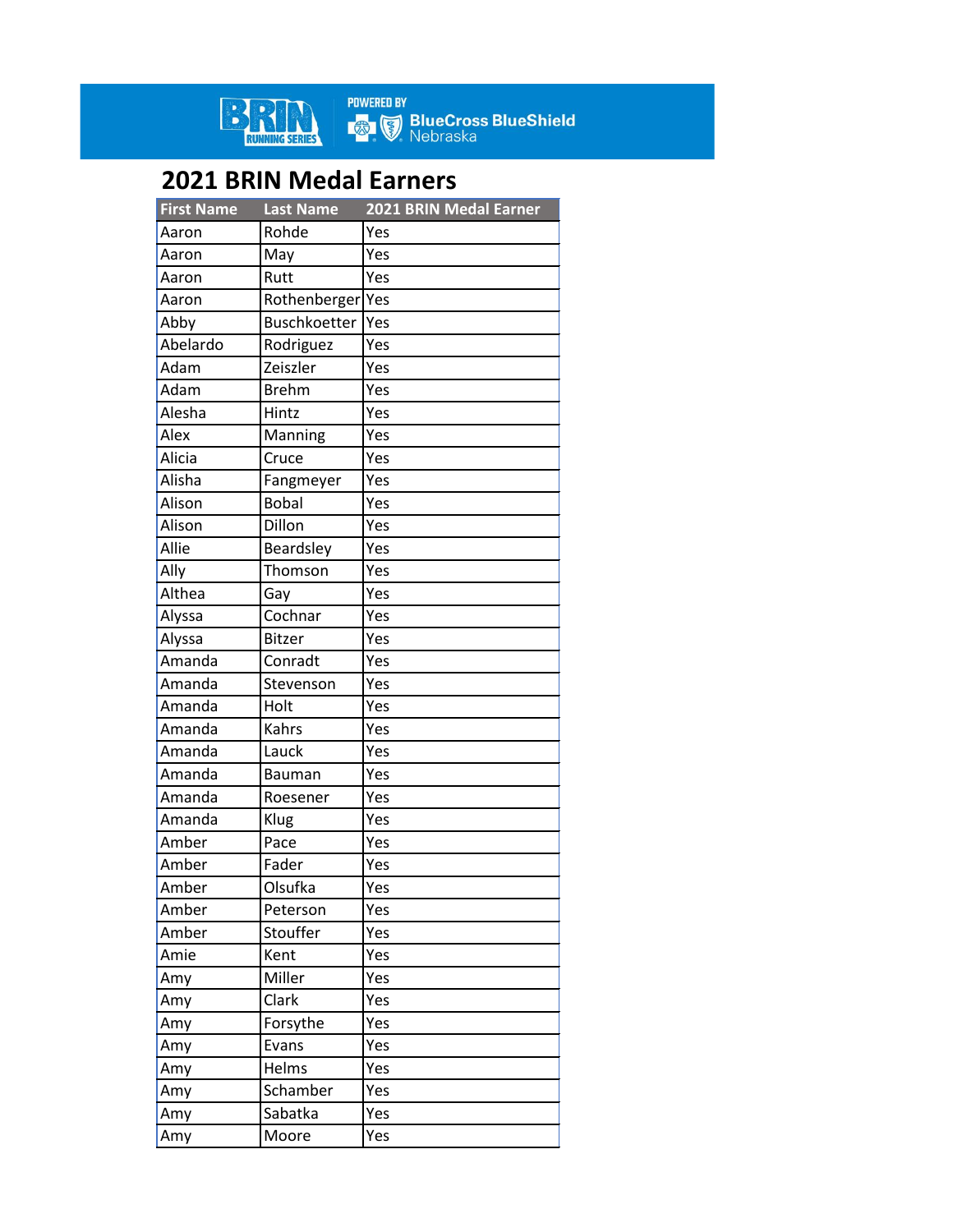| Amy            | Sjoholm        | Yes |
|----------------|----------------|-----|
| Amy            | Gillming       | Yes |
| Andre          | Watson         | Yes |
| Andrea         | Borgeson       | Yes |
| Andrea         | Jordan         | Yes |
| Andrew         | Stem           | Yes |
| Andrew         | Carnazzo       | Yes |
| Andrew         | Duey           | Yes |
| Andrew         | Hershey        | Yes |
| Andrew         | Collins        | Yes |
| Andrew         | Meyer          | Yes |
| Andrew         | Hunt           | Yes |
| Andy           | Unterseher     | Yes |
| Andy           | Mixan          | Yes |
| Andy           | Schlosser      | Yes |
| Angela         | Gubbels        | Yes |
| Angela         | Watley         | Yes |
| Angie          | <b>Kubicek</b> | Yes |
| Ann            | Campbell       | Yes |
| Ann            | Neal           | Yes |
| Anna           | Milos          | Yes |
| Annette        | O'Brien        | Yes |
| Annie          | Kalita         | Yes |
| Anson          | Hueftle        | Yes |
| Anya           | Edwards        | Yes |
| Ashley         | Heitman        | Yes |
| Ashley         | Hudson         | Yes |
| Ashley         | Garey          | Yes |
| Ashley         | Krajewski      | Yes |
| Ashley         | McWhirter      | Yes |
| Ashton         | Ahrens         | Yes |
| Austan         | Haynes         | Yes |
| Austin         | <b>Baade</b>   | Yes |
| Avery          | Ebke           | Yes |
| <b>Bailey</b>  | Echtenkamp     | Yes |
| <b>Barb</b>    | Hartz          | Yes |
| <b>Barbie</b>  | Steele         | Yes |
| <b>Barrett</b> | <b>Brehm</b>   | Yes |
| Becca          | Glisan         | Yes |
| Ben            | Hennecke       | Yes |
| Benjamin       | Foust          | Yes |
| Benjamin       | Taylor         | Yes |
| <b>Beth</b>    | Arens          | Yes |
| <b>Betsy</b>   | Baumhover      | Yes |
| Bill           | Corrison       | Yes |
| Billy          | Ward           | Yes |
| <b>Blake</b>   | Ritter         | Yes |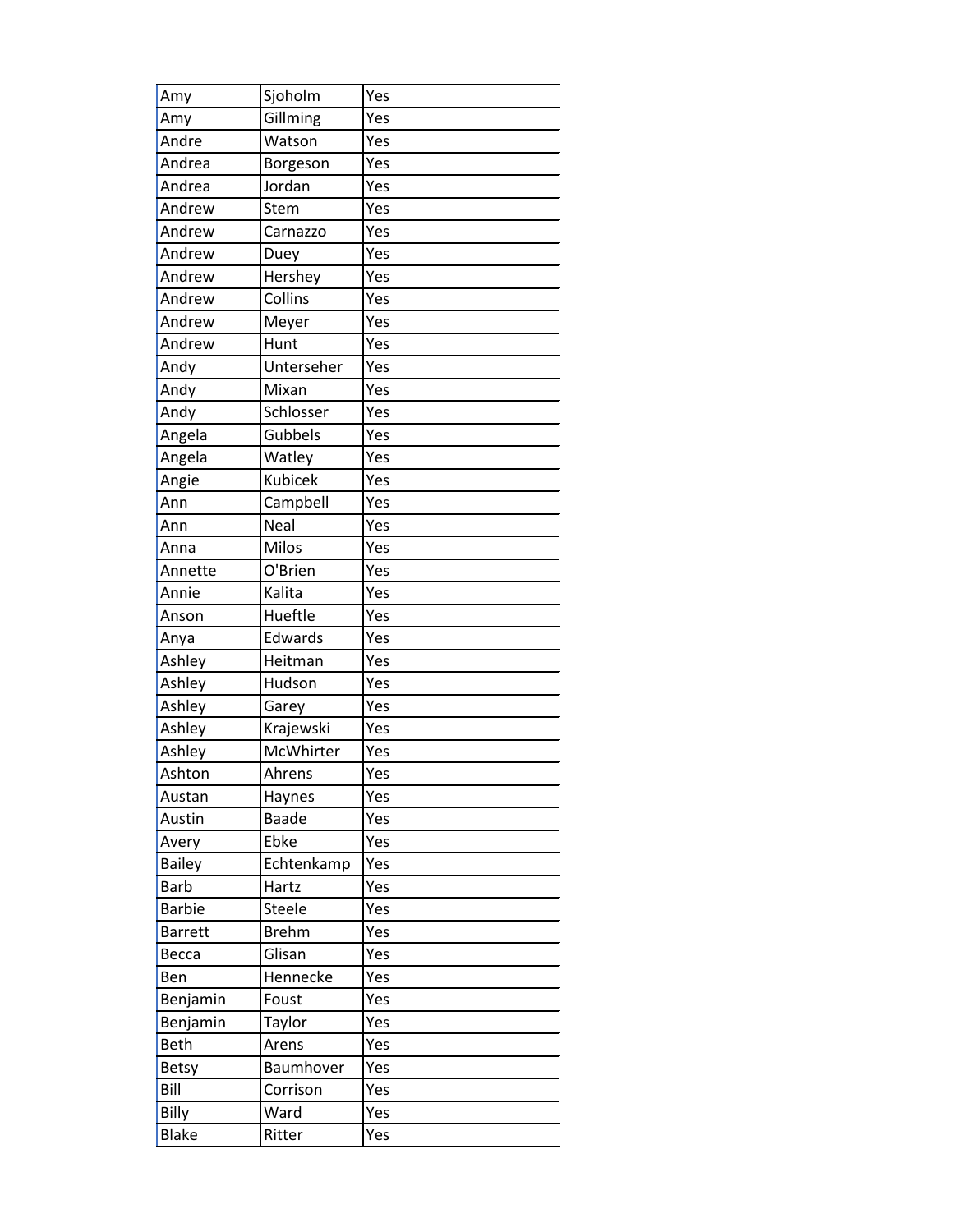| Bob             | Ahrens       | Yes |
|-----------------|--------------|-----|
| Bob             | Fisher       | Yes |
| <b>Bobbie</b>   | Vanek        | Yes |
| <b>Bonita</b>   | Sharif       | Yes |
| <b>Brandee</b>  | Garratt      | Yes |
| <b>BRANDI</b>   | <b>HATCH</b> | Yes |
| <b>Brandon</b>  | Gottier      | Yes |
| Brayden         | Neujahr      | Yes |
| <b>Brenda</b>   | Steinhauser  | Yes |
| <b>Brent</b>    | Moore        | Yes |
| <b>Bret</b>     | Wyant        | Yes |
| <b>Brett</b>    | Mayo         | Yes |
| <b>Brett</b>    | Ritter       | Yes |
| <b>Brian</b>    | Zimmer       | Yes |
| <b>Brian</b>    | Bergstrom    | Yes |
| <b>Brian</b>    | Dickey       | Yes |
| <b>Brian</b>    | Bergt        | Yes |
| <b>Brian</b>    | Schmidt      | Yes |
| <b>Brian</b>    | Svoboda      | Yes |
| <b>Brian</b>    | Labenz       | Yes |
| <b>Brian</b>    | Hough        | Yes |
| <b>Brian</b>    | Clymer       | Yes |
| <b>Bridgett</b> | Petzoldt     | Yes |
| <b>Brittany</b> | Lindhorst    | Yes |
| <b>Brock</b>    | Hansen       | Yes |
| Bronwyn         | Largen       | Yes |
| <b>Brooke</b>   | Wimes        | Yes |
| Bryan           | Sypal        | Yes |
| <b>Bryce</b>    | Gerteisen    | Yes |
| Caitlin         | Harrison     | Yes |
| Caitlyn         | Hedrick      | Yes |
| Caitlynn        | Torrence     | Yes |
| Cameron         | Riecke       | Yes |
| Candida         | Greuter      | Yes |
| Cara            | Sietstra     | Yes |
| Carly           | Hillburn     | Yes |
| Carmen          | Manhart      | Yes |
| Carolyn         | Volkmer      | Yes |
| Carrie          | Ourada       | Yes |
| Catrina         | Alexander    | Yes |
| Chad            | Steele       | Yes |
| Charles         | Bechtold     | Yes |
| Charles         | Cooper       | Yes |
| Charles         | Kolreg       | Yes |
| Chelsea         | Swolensky    | Yes |
| Cheryl          | McCarter     | Yes |
| Chip            | Daehling     | Yes |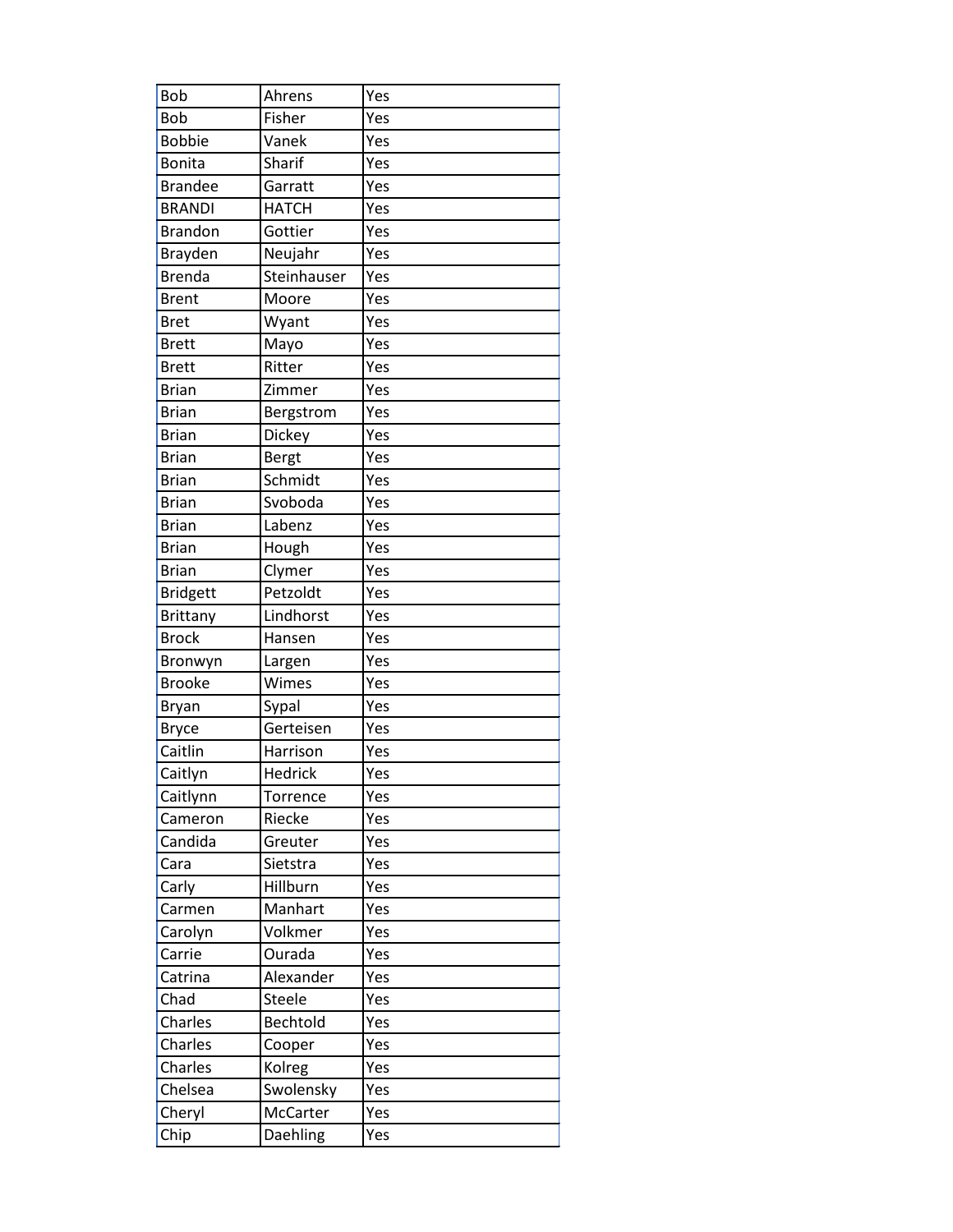| Chris        | Fuller          | Yes |
|--------------|-----------------|-----|
| Chris        | <b>Steffens</b> | Yes |
| Chris        | Scalzo          | Yes |
| Chris        | McWhirter       | Yes |
| Chris        | <b>Tomcak</b>   | Yes |
| Christina    | Gaines          | Yes |
| Christina    | Mollo           | Yes |
| Christine    | <b>Tomcak</b>   | Yes |
| Christopher  | Volnek          | Yes |
| Cliff        | Watson          | Yes |
| Cody         | Sabey           | Yes |
| Cody         | Lange           | Yes |
| Cody         | Parker          | Yes |
| Cody         | Seger           | Yes |
| Colin        | Sandall         | Yes |
| Colleen      | <b>Hosick</b>   | Yes |
| Conner       | Rocole          | Yes |
| Corey        | Jackson         | Yes |
| Courtney     | <b>Michels</b>  | Yes |
| <b>CRAIG</b> | PLESKAC         | Yes |
| Craig        | Ehlers          | Yes |
| Craig        | Adler           | Yes |
| Curtis       | Mulcahy         | Yes |
| Cyndi        | Elyea           | Yes |
| Dan          | Pokorney        | Yes |
| Dan          | Svoboda         | Yes |
| Dan          | Walker          | Yes |
| Dani         | Young           | Yes |
| Daniel       | Walker          | Yes |
| Daniell      | Ferguson        | Yes |
| Danielle     | Howell          | Yes |
| Danita       | Slusarski       | Yes |
| Darby        | Corriston       | Yes |
| Darby        | Giles           | Yes |
| Darcy        | Dawson          | Yes |
| Darian       | Galyon          | Yes |
| Dave         | Fosbinder       | Yes |
| Dave         | Szalewski       | Yes |
| Dave         | Reid            | Yes |
| David        | McCon           | Yes |
| David        | Ory             | Yes |
| David        | Westfall        | Yes |
| David        | Frye            | Yes |
| David        | Emanuel         | Yes |
| David        | Evans           | Yes |
| David        | Foster          | Yes |
| Davis        | Eickman         | Yes |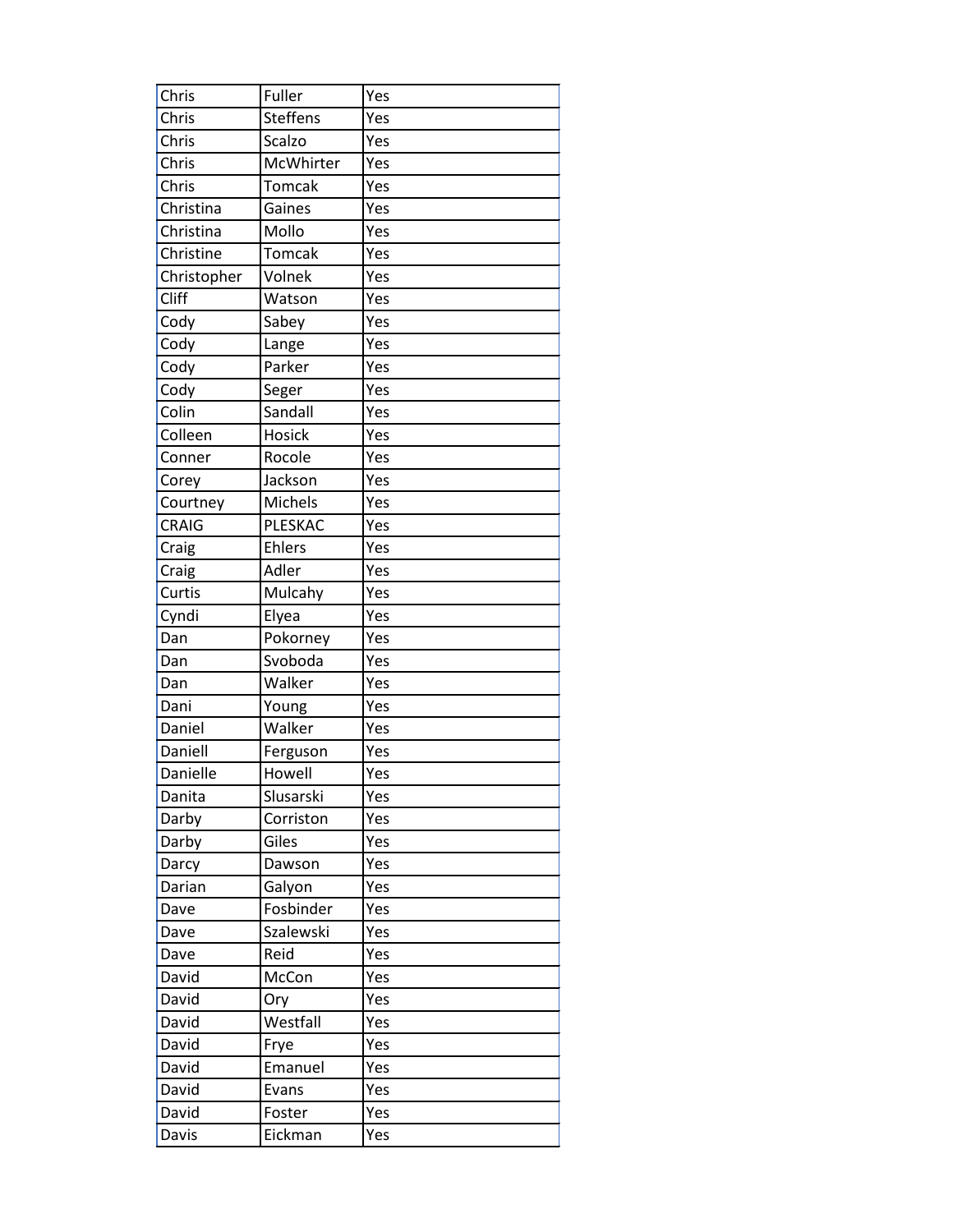| Dean       | Gerke           | Yes |
|------------|-----------------|-----|
| Deborah    | Kinney          | Yes |
| Denie      | Jacobson        | Yes |
| Dennis     | Kottwitz        | Yes |
| Dennis     | <b>Tresca</b>   | Yes |
| Diane      | Lichty          | Yes |
| Dianna     | Mastny          | Yes |
| Dick       | James           | Yes |
| Don        | Pulliam         | Yes |
| donelle    | thomas          | Yes |
| Donna      | Bernhardt       | Yes |
| Doreen     | Johnston        | Yes |
| Doug       | Simon           | Yes |
| Dustin     | Ahrens          | Yes |
| Eddra      | Ritta           | Yes |
| Eileen     | <b>Hebets</b>   | Yes |
| Elaina     | Wild            | Yes |
| Elizabeth  | Kavan           | Yes |
| Elizabeth  | Mayer           | Yes |
| Emily      | Rakowsky        | Yes |
| Emily      | Churilla        | Yes |
| Eric       | Stoner          | Yes |
| Eric       | Clymer          | Yes |
| Erica      | Heninger        | Yes |
| Erin       | Ritter          | Yes |
| Eve        | Gilbert         | Yes |
| Felicia    | Wessel          | Yes |
| Frederick  | Graham          | Yes |
| Georgina   | Hueske          | Yes |
| Gina       | Tabisola        | Yes |
| Gretchen   | Ritterling      | Yes |
| Heather    | Wagner          | Yes |
| Heather    | Scott           | Yes |
| Heather    | Loewenstein     | Yes |
| Heather    | <b>Steffens</b> | Yes |
| Heather    | Olson           | Yes |
| Heidi      | Schiano         | Yes |
| Henry      | Cruce           | Yes |
| Holly      | Ortega          | Yes |
| Holly      | Hafer           | Yes |
| Holly      | Styskal         | Yes |
| JR         | Savala          | Yes |
| Jack       | Olson           | Yes |
| Jackie     | <b>Boller</b>   | Yes |
| Jacob      | Norton          | Yes |
| Jacob      | Wallace         | Yes |
| Jacquelene | Cota            | Yes |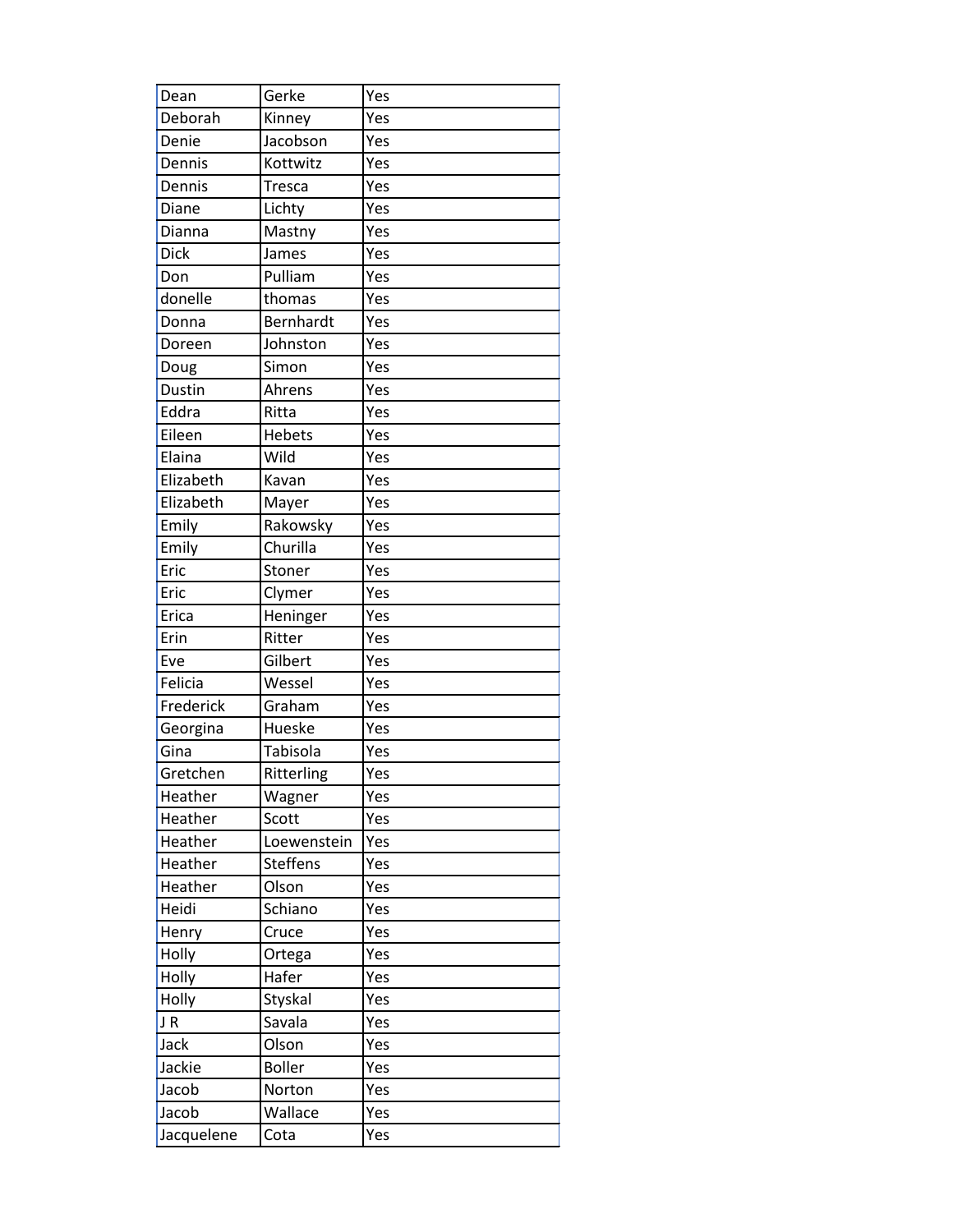| Jacqueline      | Kadavy                        | Yes |
|-----------------|-------------------------------|-----|
| Jake            | Havranek                      | Yes |
| James           | Boerner                       | Yes |
| Janice          | <b>Beethe</b>                 | Yes |
| Jared           | Bauman                        | Yes |
| Jarrod          | Neujahr                       | Yes |
| Jason           | Peplinski                     | Yes |
| Jason           | Gehrken                       | Yes |
| Jason           | <b>Bangs</b>                  | Yes |
| Jason           | Goetzinger                    | Yes |
| Jason           | Koch                          | Yes |
| Jayme           | Hester                        | Yes |
| Jeff            | Martinson                     | Yes |
| Jeff            | <b>Bruntz</b>                 | Yes |
| Jeff            | Sietstra                      | Yes |
| Jeffrey         | Calhoun                       | Yes |
| Jeffrey         | Ealy                          | Yes |
| Jen             | Oestmann                      | Yes |
| Jen             | Bonzheim-Lat <sup>I</sup> Yes |     |
| Jen             | Wickard                       | Yes |
| Jen             | Roeber                        | Yes |
| Jenice          | Bergstrom                     | Yes |
| Jennifer        | Heiser                        | Yes |
| <b>JENNIFER</b> | Wilson                        | Yes |
| Jennifer        | Nielsen                       | Yes |
| Jennifer        | Nickolite                     | Yes |
| Jennifer        | James                         | Yes |
| Jennifer        | <b>Braun</b>                  | Yes |
| Jennifer        | Coon                          | Yes |
| <b>JENNIFER</b> | <b>KUHL</b>                   | Yes |
| Jenny           | Ebke                          | Yes |
| Jenny           | <b>Briseno</b>                | Yes |
| Jenny           | Abler                         | Yes |
| Jeremy          | Gaines                        | Yes |
| Jeremy          | Holtz                         | Yes |
| Jeremy          | Williams                      | Yes |
| Jerry           | Alumbaugh                     | Yes |
| Jess            | Espinosa                      | Yes |
| Jesse           | Fisher                        | Yes |
| Jessi           | Farris                        | Yes |
| Jessica         | Johnson                       | Yes |
| Jessica         | Heidebrecht                   | Yes |
| Jessica         | <b>Bauer</b>                  | Yes |
| Jessica         | Harper                        | Yes |
| Jessica         | Sullivan                      | Yes |
| Jill            | Oltman                        | Yes |
| Jill            | Rosenquist Pe                 | Yes |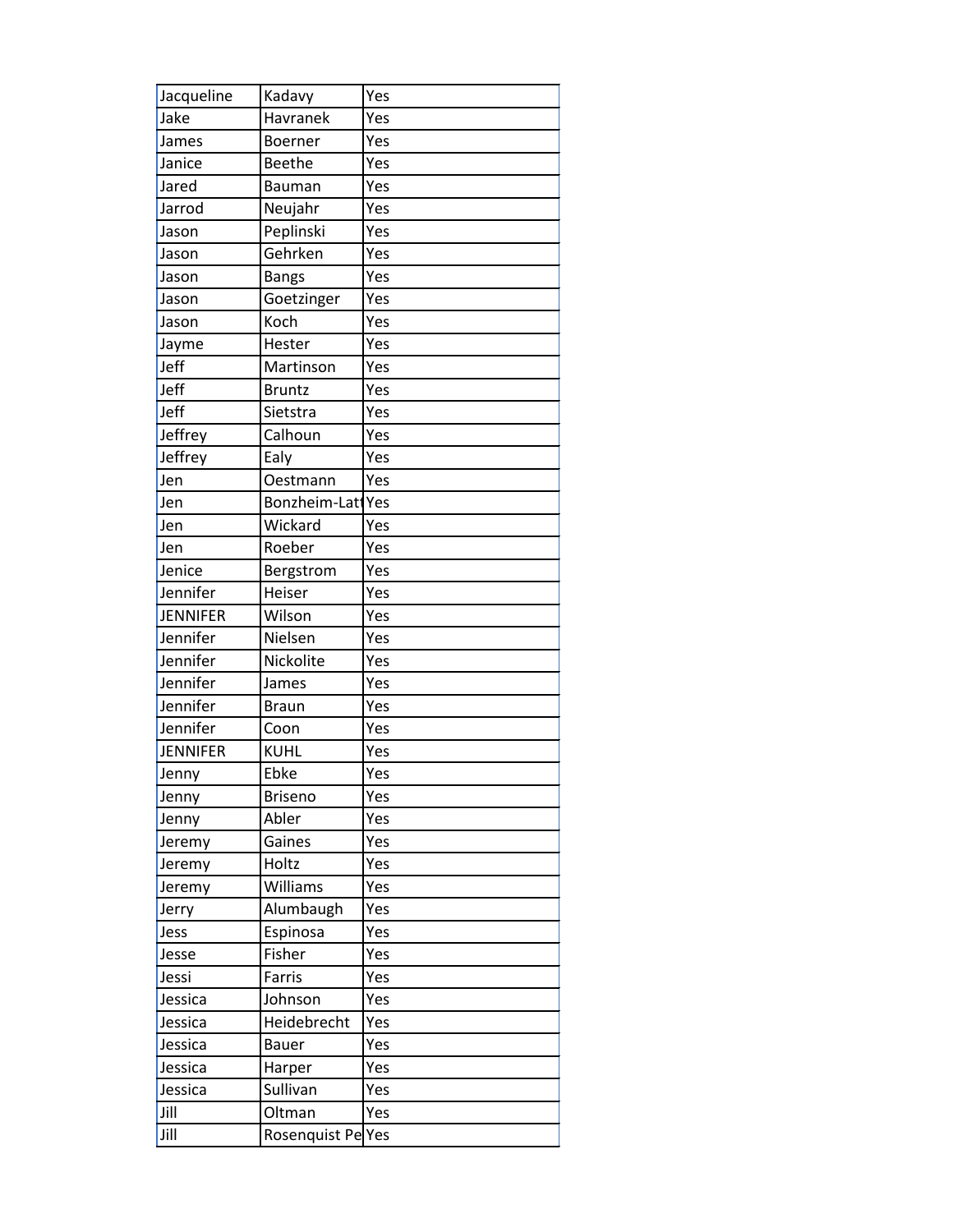| Jo       | Stephens        | Yes |
|----------|-----------------|-----|
| Jo       | McAleer         | Yes |
| Joanne   | Rosenbaugh      | Yes |
| Jodi     | <b>Bahr</b>     | Yes |
| Jody     | Peterson        | Yes |
| Joe      | Pachunka        | Yes |
| John     | Neal            | Yes |
| John     | Schroder        | Yes |
| John     | Schreier        | Yes |
| Joleen   | Hueftle         | Yes |
| Jon      | Pieper          | Yes |
| Jon      | Klostermeier    | Yes |
| Jon      | Hanseling       | Yes |
| Jon      | Rodningen       | Yes |
| Jordan   | Edwards         | Yes |
| Jordan   | Neujahr         | Yes |
| Joseph   | Ramos           | Yes |
| Joseph   | <b>Burnette</b> | Yes |
| Josh     | Florea          | Yes |
| Joshua   | Schwarten       | Yes |
| Joy      | Mann            | Yes |
| Judd     | Knispel         | Yes |
| Julie    | Schlick         | Yes |
| Julie    | Schiltz         | Yes |
| Julie    | Alderink        | Yes |
| Julie    | Hudson          | Yes |
| Julie    | McNaughton      | Yes |
| June     | Griffin         | Yes |
| Justin   | Gantz           | Yes |
| Kaitlin  | Jacobsen        | Yes |
| Kaitlyn  | Pokorney        | Yes |
| Kala     | Hayden          | Yes |
| Kandra   | Auwerda         | Yes |
| Kara     | Merchant        | Yes |
| Kara     | Kenny           | Yes |
| Karen    | Hedglin         | Yes |
| Kate     | Hough           | Yes |
| Kathy    | Crews           | Yes |
| Kati     | Miller          | Yes |
| Katie    | Anderson        | Yes |
| Katie    | <b>Bevins</b>   | Yes |
| Katy     | Seamann         | Yes |
| Kaydee   | Gronewold       | Yes |
| Kayleigh | Peterson        | Yes |
| Kaylene  | Luebbe          | Yes |
| Keith    | Kollasch        | Yes |
| Kelcey   | <b>Buck</b>     | Yes |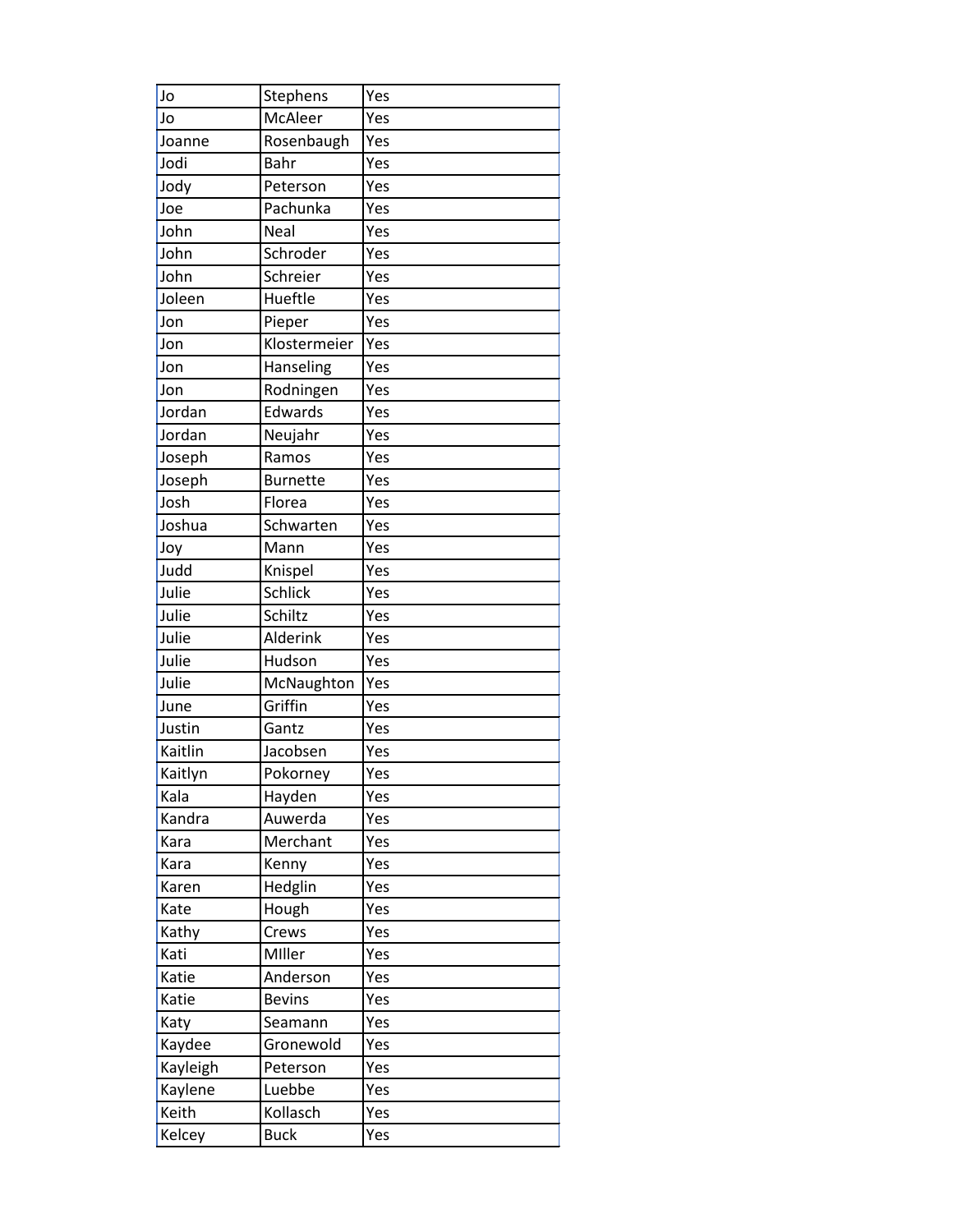| Kelia         | <b>Dubas</b>   | Yes |
|---------------|----------------|-----|
| Kelsey        | Yadon          | Yes |
| Kelsey        | Maguire        | Yes |
| Kelsey        | Mcsorley       | Yes |
| Kendra        | <b>Kapels</b>  | Yes |
| Kendra        | Thiem          | Yes |
| Kent          | Svoboda        | Yes |
| Kent          | Kavan          | Yes |
| Keri          | Callahan       | Yes |
| Keri          | Cartagena      | Yes |
| Kevin         | Langevin       | Yes |
| Kevin         | Addison        | Yes |
| Kevin         | <b>Beattie</b> | Yes |
| Kim           | Etherton       | Yes |
| Kim           | Smith          | Yes |
| Kim           | Kluever        | Yes |
| Kim           | Kral           | Yes |
| Kimberly      | McMillan       | Yes |
| Kimberly      | Carroll Stewar | Yes |
| Knut          | Haasch         | Yes |
| <b>KRISTA</b> | <b>SIEFKER</b> | Yes |
| Kristen       | Lynam          | Yes |
| Kristin       | Polk           | Yes |
| Kristin       | Fisher         | Yes |
| Kristin       | Daubendiek     | Yes |
| Kristin       | <b>Busse</b>   | Yes |
| Kristin       | Price          | Yes |
| Krystyn       | Schmidt        | Yes |
| <b>Kurtis</b> | Harms          | Yes |
| Kyle          | <b>AUSTIN</b>  | Yes |
| Kyle          | Olson          | Yes |
| Kyle          | Sandall        | Yes |
| Lacey         | Kiefer         | Yes |
| LaDonna       | Little Elk     | Yes |
| Lana          | Melroy         | Yes |
| Lance         | Davis          | Yes |
| Lanea         | Vanek          | Yes |
| Larry         | Payne          | Yes |
| Larry         | Dietrich       | Yes |
| Laura         | Tworek         | Yes |
| Laura         | Miller         | Yes |
| Laura         | VanNordstran   | Yes |
| Laura         | Walker         | Yes |
| Lauren        | Dyer           | Yes |
| Lauren        | <b>Hawkins</b> | Yes |
| Lauren        | Elkjer         | Yes |
| Laurie        | Horner         | Yes |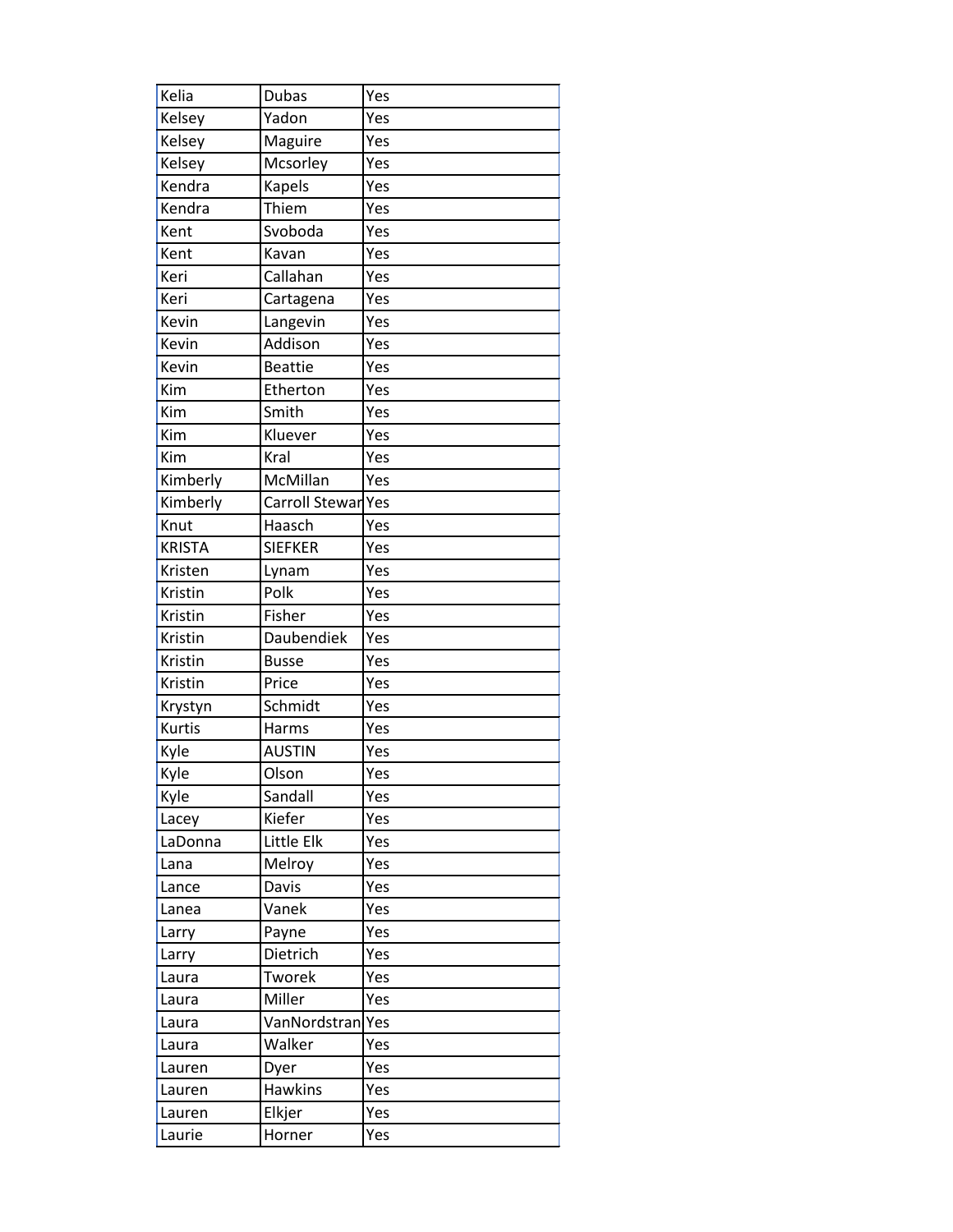| Laurie   | Eakley              | Yes |
|----------|---------------------|-----|
| Laynne   | Evans               | Yes |
| Leah     | Shaw                | Yes |
| Lee      | Heflebower          | Yes |
| Lee      | Rasmussen           | Yes |
| Lee      | Handke              | Yes |
| LeeAnn   | Mertens             | Yes |
| Lem      | Sheard              | Yes |
| Libby    | Henschke            | Yes |
| Lil      | O'Neill             | Yes |
| Liliana  | Shannon             | Yes |
| Lindsay  | Brownfield          | Yes |
| Lindsay  | Ewalt               | Yes |
| Lindsey  | <b>Breece</b>       | Yes |
| Lindsey  | Palmer              | Yes |
| Lisa     | Hellbusch           | Yes |
| Lisa     | Zessin              | Yes |
| Lisa     | Giles               | Yes |
| Liz      | Morenzoni           | Yes |
| Liz      | Ciavarella          | Yes |
| Liza     | <b>Masters</b>      | Yes |
| Logan    | Schmidt             | Yes |
| Logan    | <b>Sheets</b>       | Yes |
| Lora     | Sypal               | Yes |
| Lori     | Rockwell            | Yes |
| Lori     | Jorn                | Yes |
| Lori     | Asher               | Yes |
| Maggie   | Hinds               | Yes |
| Malisa   | Radke               | Yes |
| Marcus   | Sanchez             | Yes |
| Margaret | Churchill-Black Yes |     |
| Maria    | Lapenta             | Yes |
| Maria    | Perez               | Yes |
| Marianne | Toovey              | Yes |
| Marie    | Villa               | Yes |
| Marisa   | Gibb                | Yes |
| Mark     | Ahmann              | Yes |
| Mark     | Langrud             | Yes |
| Mark     | Hoffman             | Yes |
| Mark     | Richardson          | Yes |
| Mark     | Reynolds            | Yes |
| Mary     | Sinclair            | Yes |
| Mary     | Hoffman             | Yes |
| Matt     | Will                | Yes |
| Matt     | Olberding           | Yes |
| Matt     | Allen               | Yes |
| Matt     | Vavra               | Yes |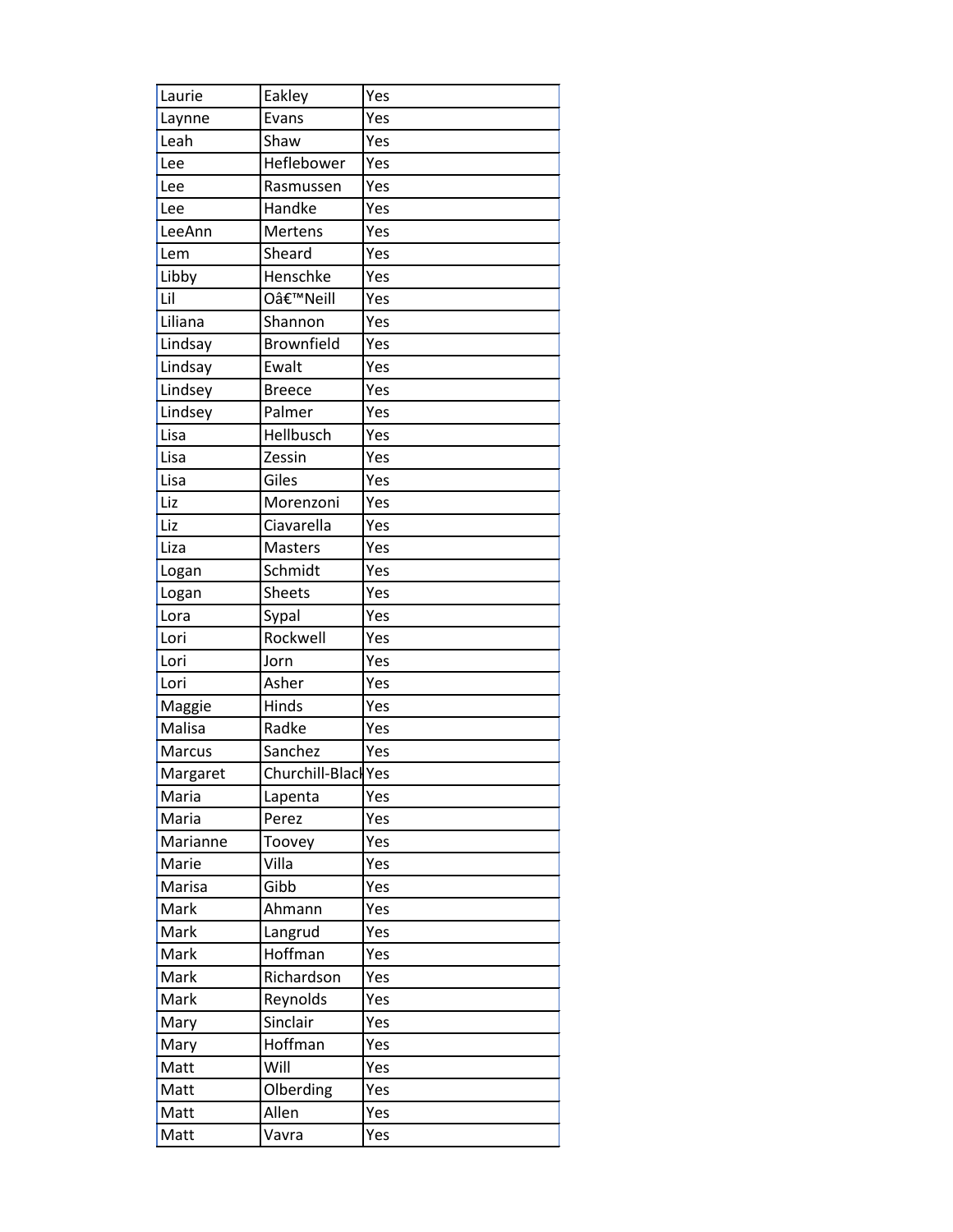| Matt     | Rasmussen      | Yes |
|----------|----------------|-----|
| Matt     | Anderson       | Yes |
| Matt     | Mundorf        | Yes |
| Matthew  | Stelzer        | Yes |
| Matthew  | Clements       | Yes |
| Matthew  | Painter        | Yes |
| Matthew  | Eickman        | Yes |
| Matthew  | <b>Brunken</b> | Yes |
| Megan    | Stabbe         | Yes |
| Megan    | Davis          | Yes |
| Melanie  | Fuller         | Yes |
| Melanie  | Bell           | Yes |
| Melissa  | Dorr           | Yes |
| Melissa  | Radke          | Yes |
| Melissa  | Kosch          | Yes |
| Melissa  | Lee            | Yes |
| Melissa  | Svoboda        | Yes |
| Melissa  | Sittner        | Yes |
| Melissa  | Kimball        | Yes |
| Melissa  | Wadzinski      | Yes |
| Melodie  | Pointon        | Yes |
| Meredith | Kuehler        | Yes |
| Micaela  | <b>Myers</b>   | Yes |
| Michael  | Klug           | Yes |
| Michael  | Wiese          | Yes |
| Michael  | Davis          | Yes |
| Michael  | Wadzinski      | Yes |
| Michael  | Shaw           | Yes |
| Michael  | Griess         | Yes |
| Michaela | Schwarten      | Yes |
| Michaela | Griess         | Yes |
| Michele  | Frye           | Yes |
| Michelle | Glow           | Yes |
| Michelle | <b>Burnett</b> | Yes |
| Michelle | Libal          | Yes |
| Mike     | Reiter         | Yes |
| Mike     | Murphy         | Yes |
| Mike     | Storey         | Yes |
| Mikki    | Clark          | Yes |
| Mindi    | Wendel         | Yes |
| Mindy    | Herzog         | Yes |
| Mindy    | Morrissey      | Yes |
| Mindy    | Simon          | Yes |
| Miranda  | Davis          | Yes |
| Mitch    | Jones          | Yes |
| Mitchell | Darbro         | Yes |
| Molly    | <b>Brost</b>   | Yes |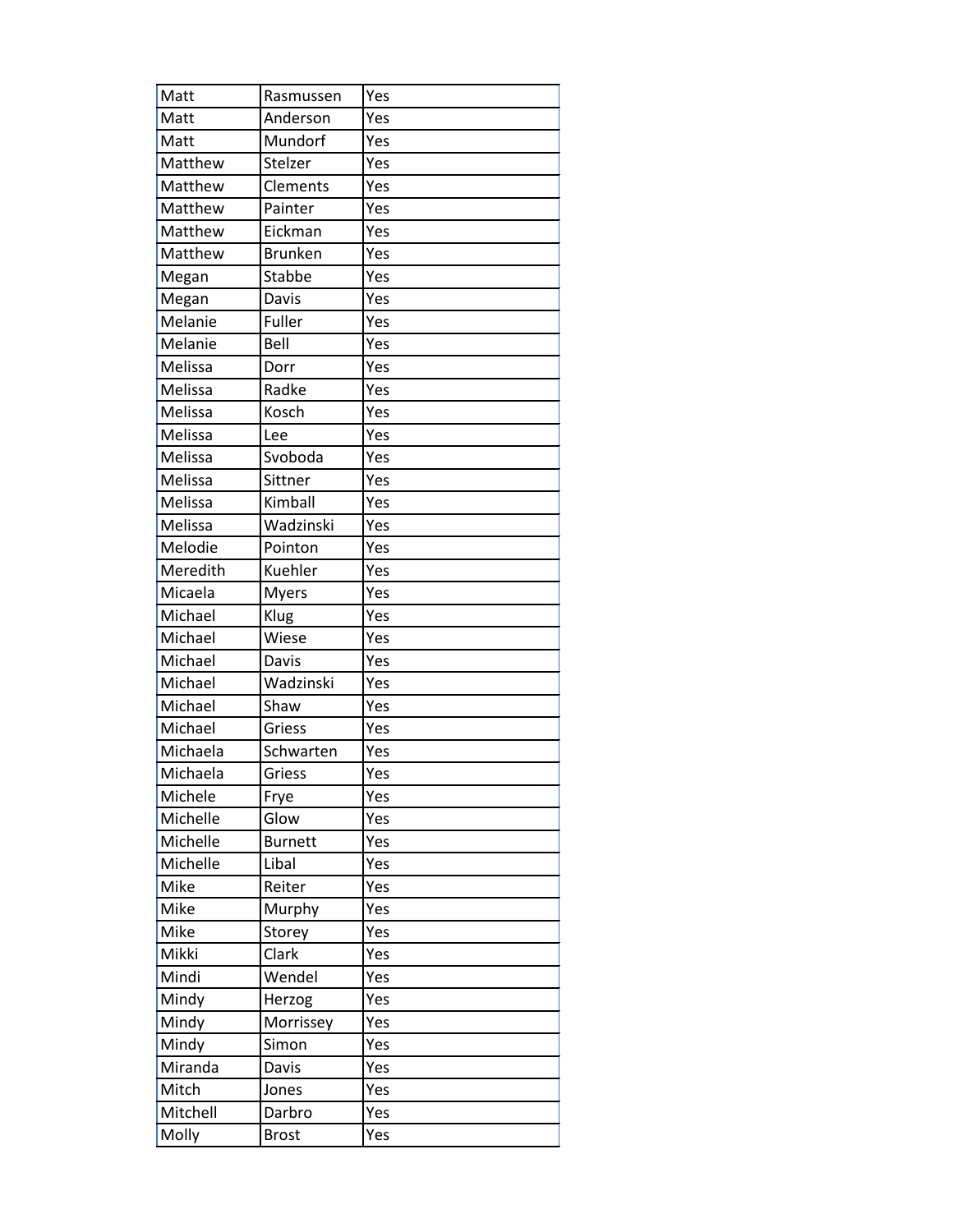| Molly          | Holloway       | Yes |
|----------------|----------------|-----|
| Morgan         | Gerteisen      | Yes |
| Nancy          | Asselin        | Yes |
| Nathan         | Jarosik        | Yes |
| Nathan         | Giles          | Yes |
| Natsumi        | Ogura          | Yes |
| Neal           | Schlautman     | Yes |
| Neile          | Anderson       | Yes |
| Nichelle       | Harrington     | Yes |
| Nichol         | Dolezal        | Yes |
| <b>NICHOLE</b> | <b>MAHONEY</b> | Yes |
| <b>Nick</b>    | <b>Schlick</b> | Yes |
| <b>Nick</b>    | Heitman        | Yes |
| <b>Nick</b>    | Mollo          | Yes |
| Nick           | Auwerda        | Yes |
| <b>Nick</b>    | Kelso          | Yes |
| <b>Nick</b>    | Blasnitz       | Yes |
| Nicki          | Hanseling      | Yes |
| Nicole         | Finner         | Yes |
| Nicole         | Addison        | Yes |
| Nicole         | Rischling      | Yes |
| Nicole         | Simon          | Yes |
| Nikki          | Schafer        | Yes |
| Nikole         | Larson         | Yes |
| Noah           | Klein          | Yes |
| Nolan          | Palmer         | Yes |
| Owen           | Killham        | Yes |
| Pam            | Bjerrum        | Yes |
| Pat            | Hellriegel     | Yes |
| Patrick        | Lill           | Yes |
| Patrick        | Mejstrik       | Yes |
| Patrick        | Kelly          | Yes |
| Patty          | Mundorf        | Yes |
| Paul           | Dawson         | Yes |
| Paul           | Kenny          | Yes |
| Paula          | Gottier        | Yes |
| Peg            | Niedbalski     | Yes |
| Peter          | Jardee         | Yes |
| Rachel         | <b>Brown</b>   | Yes |
| Rachel         | Hayes          | Yes |
| Randy          | Geise          | Yes |
| Rebecca        | Zabka          | Yes |
| Rebecca        | Unterseher     | Yes |
| Rebecca        | <b>Streff</b>  | Yes |
| Rebecca        | Allder         | Yes |
| Rebecca        | Kaup           | Yes |
| Regan          | Clymer         | Yes |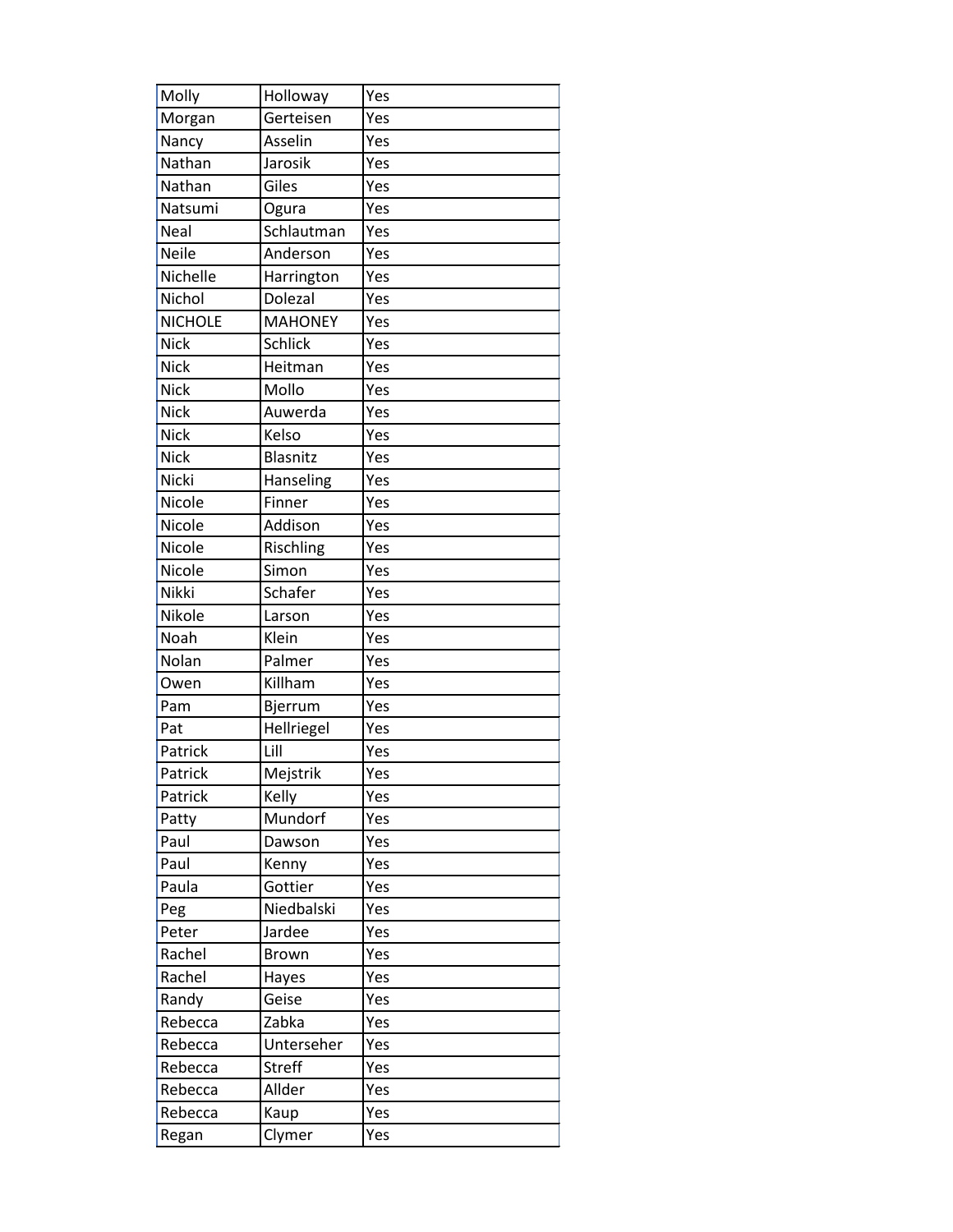| Regina   | Nitz           | Yes |
|----------|----------------|-----|
| Renate   | Alumbaugh      | Yes |
| Renee    | Casteel        | Yes |
| Richard  | Halvorsen      | Yes |
| Rick     | <b>Bevins</b>  | Yes |
| Riley    | Wiltfong       | Yes |
| Roberta  | Jacobson       | Yes |
| Robin    | <b>Brester</b> | Yes |
| Ron      | <b>Myers</b>   | Yes |
| Ronnie   | Sherard        | Yes |
| Rose     | Anderson       | Yes |
| Ross     | Neuhaus        | Yes |
| Roya     | Attaie         | Yes |
| Ryan     | Zulkoski       | Yes |
| Ryan     | <b>Drees</b>   | Yes |
| Ryan     | Seamann        | Yes |
| Ryan     | Williams       | Yes |
| Ryan     | Lemke          | Yes |
| Ryan     | Regnier        | Yes |
| Sadie    | <b>Burr</b>    | Yes |
| Sadie    | Fuller         | Yes |
| Sallie   | Dietrich       | Yes |
| Samantha | Schreier       | Yes |
| Sandra   | Wiese          | Yes |
| Sara     | <b>Brock</b>   | Yes |
| Sarah    | Wall           | Yes |
| Sarah    | Wiltse         | Yes |
| Sarah    | Daehling       | Yes |
| Sarah    | Kottwitz       | Yes |
| Sarah    | Bornemeier     | Yes |
| Sarah    | Gatzemeyer     | Yes |
| Sarah    | Litel-Smith    | Yes |
| Scott    | Mcaleer        | Yes |
| Scott    | Kuehler        | Yes |
| Scott    | <b>Bartels</b> | Yes |
| Scott    | <b>Brester</b> | Yes |
| Scott    | Rosenbaugh     | Yes |
| Sean     | <b>Stanek</b>  | Yes |
| Season   | Epp            | Yes |
| Seth     | Callahan       | Yes |
| Shana    | Martinez       | Yes |
| Shannon  | Linton         | Yes |
| Shannon  | Heninger       | Yes |
| Shannon  | Lampkey        | Yes |
| Sharon   | <b>Brening</b> | Yes |
| Shawn    | Toovey         | Yes |
| Shayna   | Wirges         | Yes |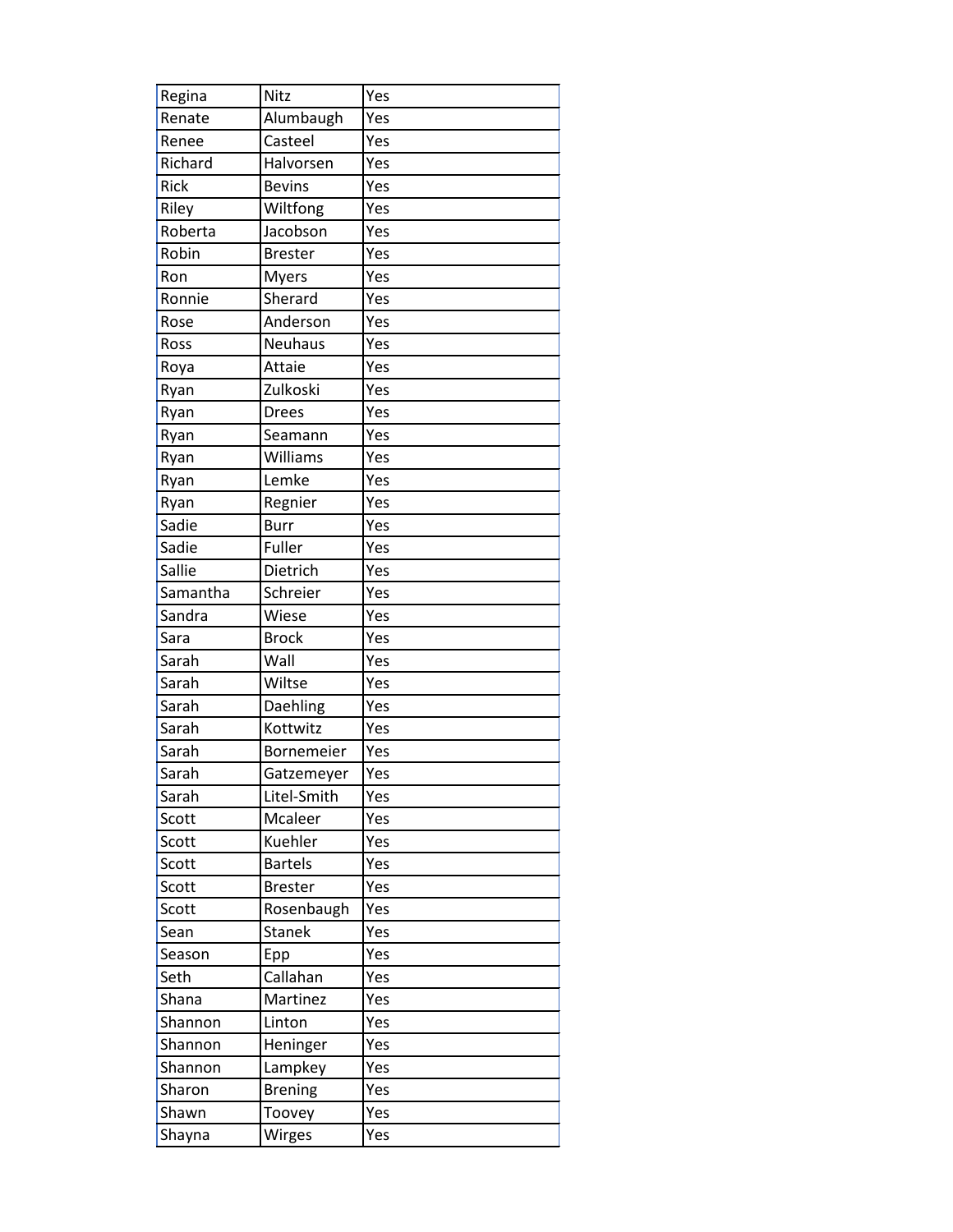| Sheila        | McSorley        | Yes |
|---------------|-----------------|-----|
| Shelly        | <b>Stitt</b>    | Yes |
| Sonni         | Hill            | Yes |
| Spencer       | Finley          | Yes |
| Spencer       | Rose            | Yes |
| Spencer       | Giles           | Yes |
| Stacey        | Carnazzo        | Yes |
| Stacey        | Duey            | Yes |
| Stacey        | Darbro          | Yes |
| <b>Staci</b>  | Jacobsen        | Yes |
| Stefanie      | <b>Dick</b>     | Yes |
| Stephanie     | Popken          | Yes |
| Stephanie     | Echtenkamp      | Yes |
| Stephanie     | Stelzer         | Yes |
| Stephanie     | Hansen          | Yes |
| Stephanie     | Lemonds         | Yes |
| Steven        | Howser          | Yes |
| Summer        | Fahnholz        | Yes |
| SUSAN         | <b>STAUFFER</b> | Yes |
| Susan         | <b>Hinrichs</b> | Yes |
| Suzanne       | Dunkleman       | Yes |
| Tara          | Hill            | Yes |
| Tawnya        | Roberts         | Yes |
| Taylor        | Fontes          | Yes |
| Taylor        | Mekelburg       | Yes |
| Taylor        | Wiltfong        | Yes |
| <b>Teresa</b> | Mejstrik        | Yes |
| Terry         | Powers          | Yes |
| <b>THOMAS</b> | <b>COHEE</b>    | Yes |
| Tim           | Gormally        | Yes |
| Timothy       | Scholl          | Yes |
| Tina          | Brown           | Yes |
| Todd          | Lorenz          | Yes |
| Tom           | Osterbuhr       | Yes |
| Tom           | Hempel          | Yes |
| Tom           | Roddel          | Yes |
| Tom           | Walsh           | Yes |
| Tommy         | Jelinek         | Yes |
| Toni          | Suing           | Yes |
| <b>Travis</b> | <b>Borer</b>    | Yes |
| Trevor        | White           | Yes |
| Trey          | Nelson          | Yes |
| Troy          | Wiederstein     | Yes |
| Tucker        | Ferguson        | Yes |
| Tyler         | Loontjer        | Yes |
| Tyson         | Reimers         | Yes |
| Veronica      | Martinez        | Yes |